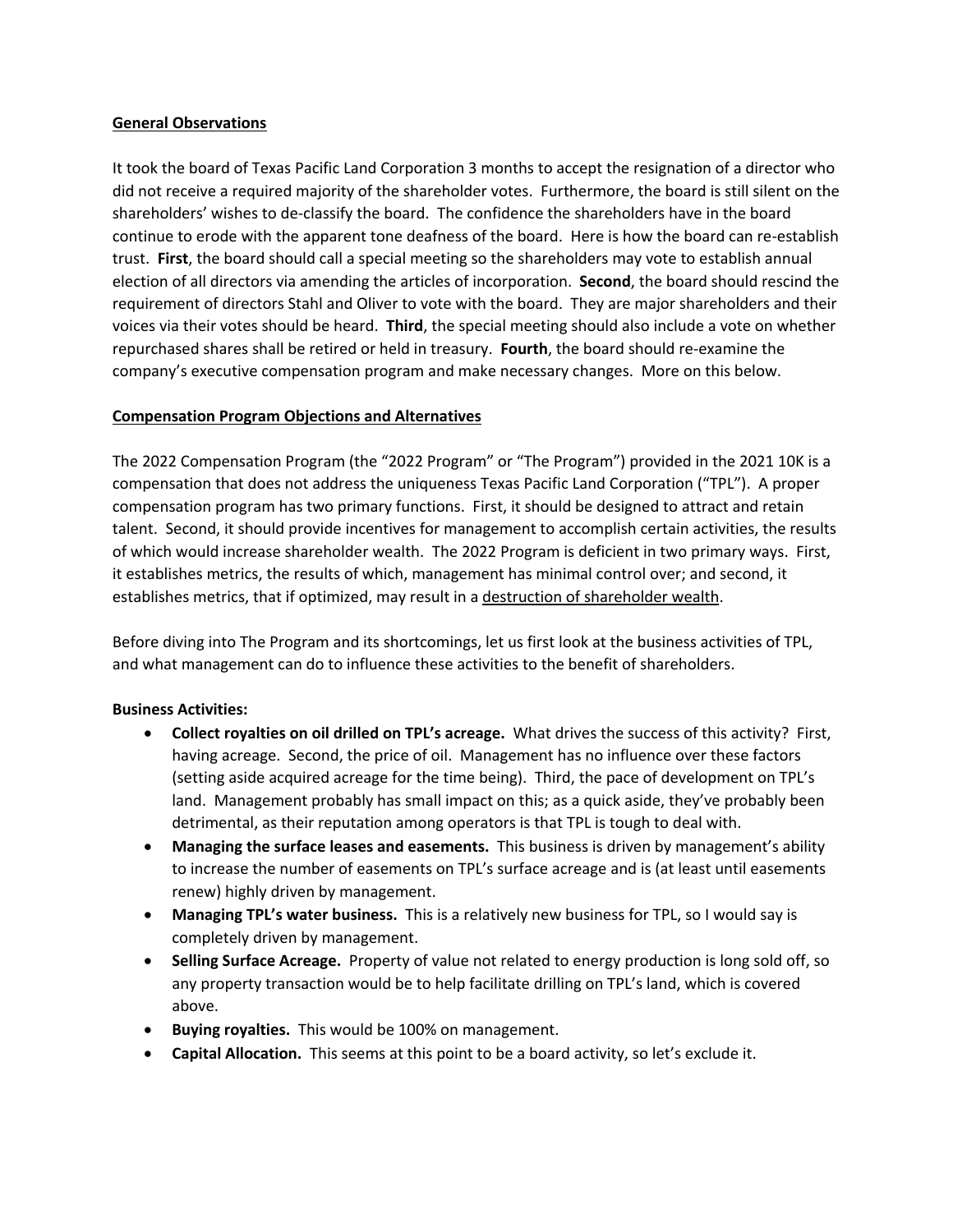Looking at the above, management has very little impact on the acreage that is drilled on TPL's land and the price of oil. Does it make sense that management is compensated for this? Let us keep this in mind as we look at The Program.

# **The Program:**

- **Competitive Base Salaries.** I have no problem with this, though the comparable companies are a bit questionable.
- **Adjusted EBITDA Margin % and FCF per share:** These metrics look good on paper. Shareholders should want high margins and high FCF per share. However, are they the right metrics to attract and retain talent and provide incentives for management to create shareholder wealth? I would argue no.
	- $\circ$  First, much of the EBITDA Margin and FCF per share is driven by the amount of royalties being paid on and the price of oil. Management has little influence over the first factor and no influence over the second. Management should not benefit by higher oil prices, as it is not in their control. They could do very little to deserve a bonus but get paid a large one simply because oil prices went up. Conversely, they could have had a banner year performance wise (over factors within their control), but not get a bonus if oil prices go down. How does this satisfy the goal of retaining talent?
	- $\circ$  Second, without an offsetting return on capital metric, a perverse incentive is set up for management. FCF per share will go up for any cash acquisition management executes so long as the acquired earnings are greater than the annualized interest generated by the cash used in the transaction. Yet, value will be destroyed if the return on the transaction is less than the cost of capital of TPL. There is no protection against this occurring in The Program.
- **Strategic Objectives:** Having a compensation factor for strategic objectives is reasonable; however, more disclosure on the objectives is needed.

The above describes the short-term incentive plan. The long-term plan includes the following:

- Stock Awards tied to TPL stock performance relative to the XOP index. I would just comment that an oil and gas development company is a different animal than TPL and maybe XOP is not the right comparable.
- Stock Awards tied to 3-year cumulative FCF per share. This has the same issues as described above.
- Time Based Restricted Stock. I have no issue with this.

What would make The Program better. First, management should get paid on factors that they can control, not what they cannot control. Get rid of overall margins and earnings metrics. **Pay them on their ability to increase new drilling on TPL land. Pay them to increase the land easement business. Pay them for new uses of surface land such as wind, solar, crypto, carbon recapture, etc. Pay them to grow the earnings and return on invested capital of the water business. Add an overall return on invested capital metric, to mitigate the risk of management growing earnings through acquisition.**